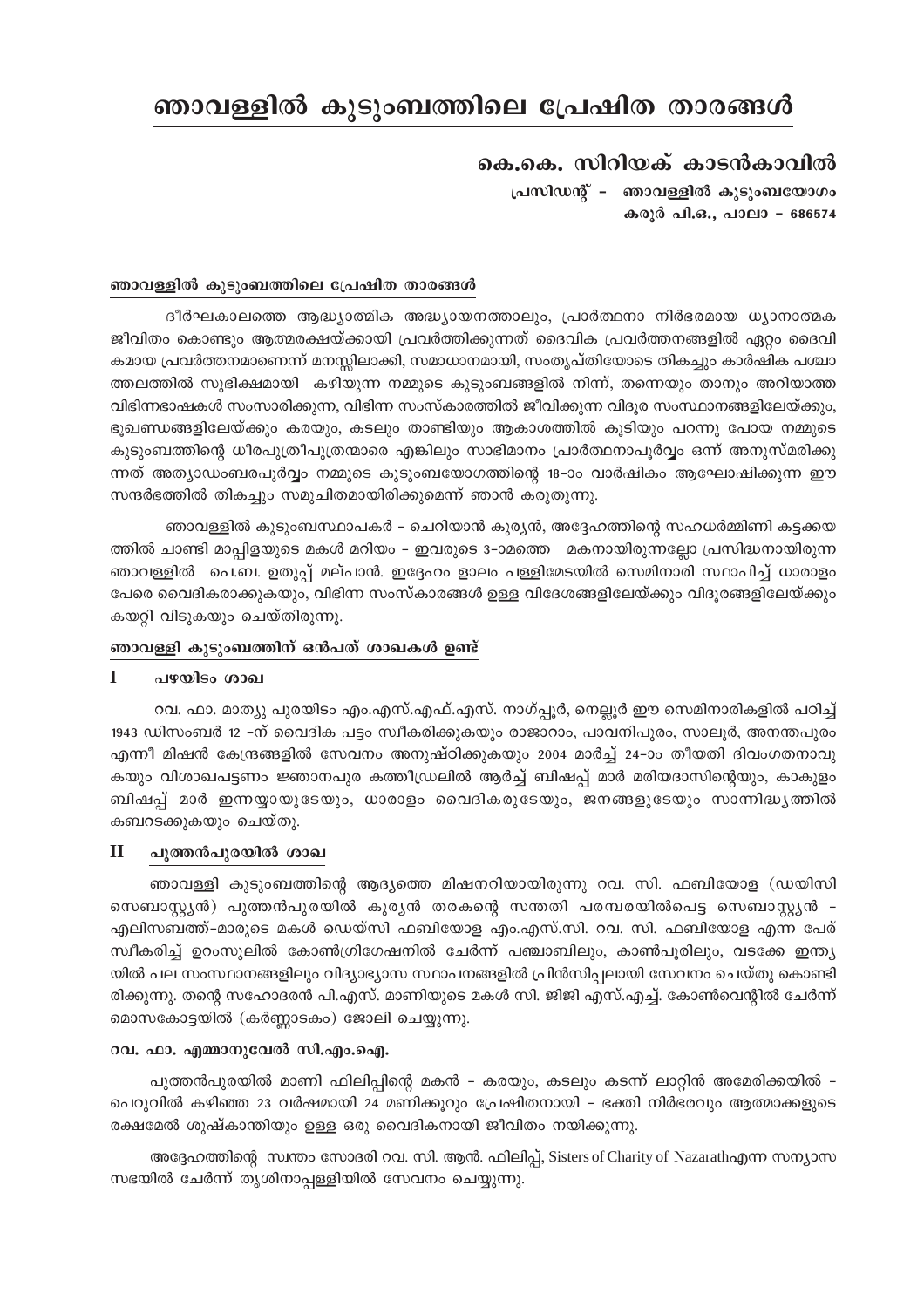### $III$  തെരുവൻകുന്നേൽ ശാഖ

#### Mgr. ജോർജ്ജ് തെരുവൻകുന്നേൽ

വികാർ ജനറൽ പാറ്റ്നാ മിഷൻ, ബീഹാർ – തെരുവൻകുന്നേൽ ദേവസ്യായുടേയും, തീക്കുഴി വയലിൽ പന മറ്റത്തിൽ മറിയാമ്മയുടേയും മകൻ പാറ്റ്നായിൽ ഇപ്പോൾ റിട്ടെയർ ചെയ്ത് വിശ്രമ ജീവിതം നയിക്കുന്നു. ഇദ്ദേഹത്തിന്റെ സഹോദരൻ ഫാ. തോമസ് തെരുവംകുന്നേൽ ഇപ്പോൾ തലശ്ശേരി രൂപതയിൽ മണ്ഡലം ഇടവകയിൽ വികാരിയാണ്. കൂടാതെ തെരുവംകുന്നേൽ ശാഖയിൽ 20-ൽ കൂടുതൽ കന്യാസ്ത്രീകളും ധാരാളം വൈദികരും വിവിധ സ്ഥലങ്ങളിൽ കേരളത്തിനകത്തും പുറത്തും ശുശ്രൂഷയിൽ വ്യാപൃതരാണ്.

തെരുവംകുന്നേൽ നിന്ന് മാറി താമസിച്ച ഉപശാഖയാണല്ലോ മംഗലം എന്ന കുടുംബക്കാർ. അവിടെ 10 അച്ചൻമാരും, 15 കന്യാസ്ത്രീകളും ഉണ്ട്. ആദ്യത്തെ അച്ചൻ കരൂർ ഇടവകയിൽ സ്വന്തമായി വൈദിക മന്ദിരം സ്ഥാപിച്ച് അവിടെ മരണം വരെ സഭയ്ക്കും, സമുദായത്തിനും വൈദികനടുത്ത ശുശ്രൂഷയിൽ ഏർപ്പെട്ട് മരണം വരെ ഭക്തിനിർഭരമായ ജീവിതം നയിച്ച് അവിടെത്തന്നെ മരിച്ച റവ.ഫാ. കുര്യാക്കോസ് മംഗലമായിരുന്നു.

Rev. Frs. ദേവസ്യാ മംഗലം, കൽക്കട്ടയിലും, തോമസ് മംഗലം, സെബാസ്റ്റ്യൻ മംഗലം C.M.I. അഗ സ്റ്റിൻ മംഗലം, എബ്രാഹം മംഗലം, ജസ്റ്റിൻ മംഗലം തുടങ്ങിയ വൈദികരും, പതിനഞ്ചിൽ കൂടുതൽ കന്യാസ്ത്രീകളും കേരളത്തിനു വെളിയിൽ ജോലി ചെയ്യുന്നവരാണ്. സമൃദ്ധമായി ദൈവവിളികൾ ഉള്ള ഈ തെരുവംകുന്നേൽ മംഗലം ശാഖകളെ ദൈവം പ്രത്യേകം പരിഗണിക്കയും, അനുഗ്രഹിക്കുകയും ചെയ്യുന്നുണ്ട് എന്നുള്ള തിരിച്ചറിവ് നമുക്ക് ഉണ്ടായിരിക്കണം.

#### $\mathbf{IV}$ മഞ്ഞക്കുന്നേൽ ശാഖ

പുത്തൻപുരയിൽ കുര്യൻ തരകന്റെ ഒരു മകൻ കുര്യനാണ് മഞ്ഞക്കുന്നേൽ ശാഖയുടെ സ്ഥാപകൻ. ഈ കുടുംബത്തിൽ 8 പ്രഗത്ഭരായ കന്യാസ്ത്രീകൾ ഉണ്ട്. മരിച്ചവരിൽ Rev. Sr. ഫ്ളോറാ, സഭയുടെ മദർ പ്രൊവിൻഷ്യൽ വരെ എത്തിയവളാണ്. അവരുടെ തന്നെ ഒരു ഇളയ സഹോദരി Dr. മരിയ ലൂയിസ് M.D. കോട്ടയം മിണ്ടാമഠത്തിൽ ചേരുകയും ഉത്തരവാദിത്വമുള്ള വിവിധ തലങ്ങളിൽ ശുശ്രൂഷ സമർപ്പിച്ചു കൊണ്ട് പ്രാർത്ഥനാനിരതയായി ജീവിക്കുകയും ചെയ്യുന്നു.

മഞ്ഞക്കുന്നേൽ ശാഖയിൽ തന്നെ ചാഞ്ഞപ്പാക്കൽ ജോസഫിന്റെ ഒരു മകൾ Rev. Sr. ക്ളോറ്റിൽഡാ ബാംഗ്ലൂർ മിഷനിൽ ജോലിയിൽ ഇരിക്കുന്ന കാലത്ത് ദിവംഗതയായി. അവിടെത്തന്നെ സംസ്ക്കരിക്ക പ്പെടുകയും ചെയ്തു.

#### V തെക്കേൽ ശാഖ

ഞാവള്ളിൽ ചാണ്ടിയുടെ മൂത്തമകൻ കുര്യൻ പുളിങ്കുന്ന് അക്കരക്കളത്തിൽ നിന്ന് വിവാഹിതനായി മുണ്ടുപാലത്തുങ്കൽ തെക്കേൽ ഭവനം സ്ഥാപിച്ചു. ഇദ്ദേഹത്തിന്റെ സന്തതിപരമ്പരയിൽ ഒരു മിഷനറി വൈദികനും ഒരു മിഷനറി കന്യാസ്ത്രീയുമുണ്ട്.

Rev. Dr. ജോസഫ് തെക്കേൽ :- DOB :- 28.10.1922 DOO:- 21.12.1951 DOD:- 05.09.2007

ബാഗ്ലൂർ സെന്റ് പീറ്റേഴ്സിലും, റോമിലെ പ്രൈപ്പഗാൻഡാ കോളേജിലും ഗ്രിഗ്രോറിയൻ യൂണി വേഴ്സിറ്റിയിലും ആദ്ധ്യാത്മിക അദ്ധ്യായനം നടത്തി വൈദിക ശ്രേഷ്ഠനായി. ബാംഗ്ലൂർ സെന്റ് പീറ്റേഴ്സ് സെമിനാരിയിൽ ആയുസ് മുഴുവൻ ശുശ്രൂഷ ചെയ്ത പുണ്യപുരുഷൻ പാപ്പച്ചൻ എന്ന് വീട്ടുകാർ വിളി ക്കുന്ന വെ. റവ.ഫാ. ജോസഫ് തെക്കേൽ 2007–ൽ മരിച്ച് ളാലം സെന്റ് മേരീസ് ദേവാലയത്തിലെ പ്രത്യേക സെമിറ്ററിയിൽ അടക്കം ചെയ്യപ്പെട്ടു.

#### $VI$  പനമറ്റത്തിൽ ശാഖ

തെക്കേൽ കുടുംബസ്ഥാപകൻ കുര്യന്റെ ഇളയ സഹോദരൻ ചാക്കോയാണ് പനമറ്റം കുടുംബ ത്തിന്റെ സ്ഥാപകൻ. ഭാര്യ അരക്കഴ മഠത്തിൽ – ചാലിൽ കുടുംബാംഗം.

Rev. Fr. ജോൺ വിയാനി C.M.I. കാടൻകാവിൽ കരുർ, പാലാ - പനമറ്റം ശാഖ

DO Birth  $: 12.12.1915$ DO Ordination:- 1948 DO Death :- 1986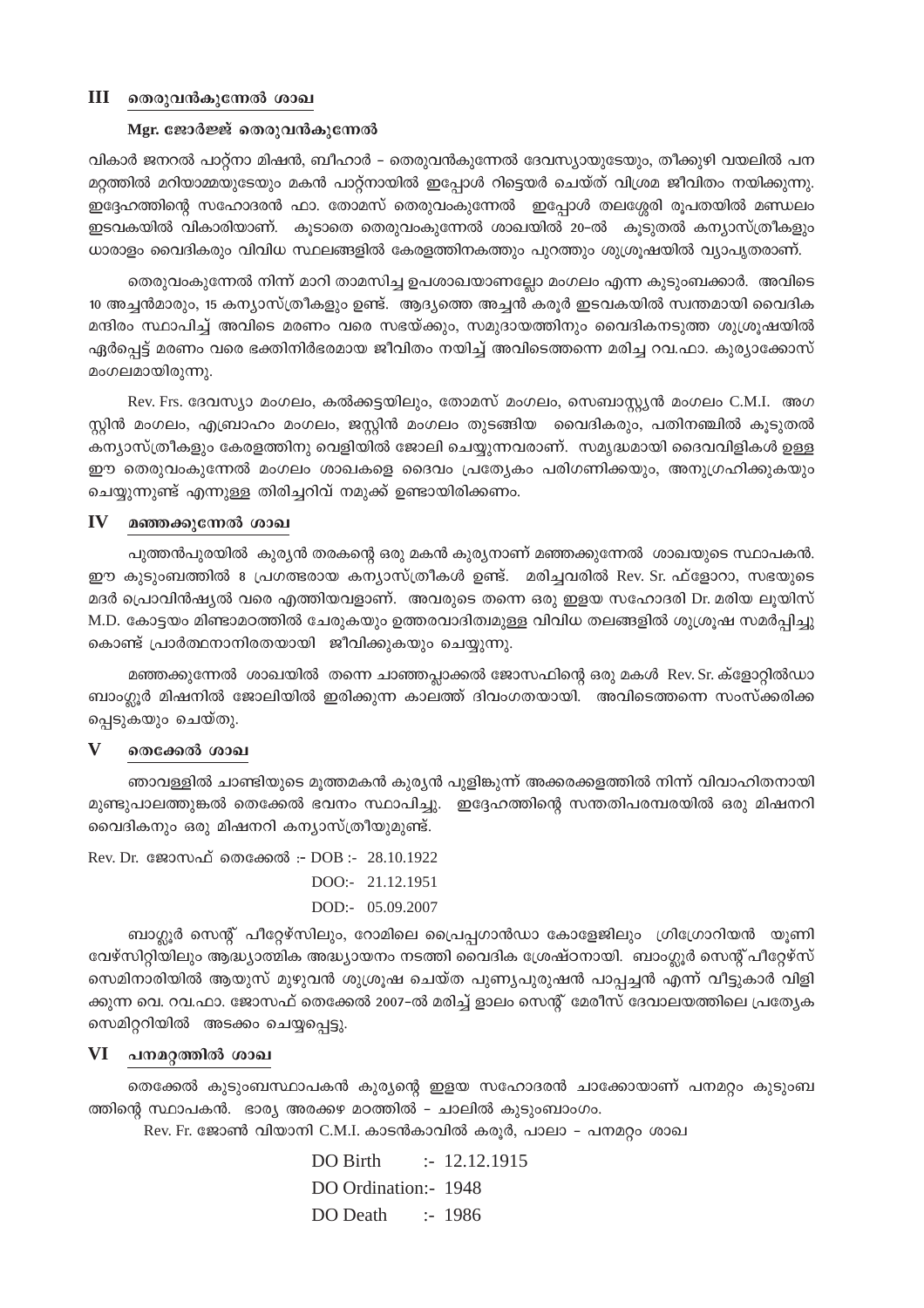1955-ൽ റായിഗാർ അംബികപ്പൂർ ആദ്യമിഷനറിയായി നിയമിതനായി. പതിനഞ്ചിൽ കൂടുതൽ വർഷം അവിടെ താമസിച്ച് കഠിനാദ്ധ്വാനം ചെയ്ത് ആദിവാസികളെയും, ഗിരിവർഗ്ഗക്കാരെയും സത്യവിശ്വാസ ത്തിലേയ്ക്ക് കൊണ്ടു വരുവാൻ സാധിച്ചു. പിൽക്കാലത്ത് വാർദ്ധവിഷനിലും, ജഗദൽപ്പൂരിലും ശുശ്രൂഷ യിൽ ആയിരുന്ന കാലത്ത് താൻ മാമ്മോദീസ നൽകിയ പല ശിശുക്കളും വളർന്ന് വലുതായി വൈദികരായി കാണുന്നതിന് അദ്ദേഹത്തിനു ഭാഗ്യം സിദ്ധിച്ചു. വൈദികരുടെ പ്രത്യേക മദ്ധ്യസ്ഥനായ ജോൺ വിയാനി പുണ്യവാനെപ്പോലെ തനി സ്വഭാവവും, ആകാരസൗഷ്ഠവവും ഉണ്ടായിരുന്ന ബഹു. വിയാനി അച്ചൻ അദ്ദേഹത്തിന്റെ ആഗ്രഹം പോലെ പാവപ്പെട്ടവരുടെ ഇടയിൽ സുവിശേഷ പ്രഘോഷണം നടത്തുകയും, അവിടെത്തന്നെ മരിച്ച് അദ്ദേഹം വികാരി ആയിരുന്ന കിരണ്ടുൽ ഫൊറോനാപ്പള്ളിയുടെ അടുത്ത് ഗവൺമെന്റിന്റെ ശ്മാശാനത്തിൽ അന്ത്യ വിശ്രമം കൊള്ളുകയും ചെയ്യുന്നു. ജഗദൽപ്പൂർ മെത്രാൻ മാർ പൗളിനോസിന്റെ പ്രധാന കാർമ്മികത്വത്തിൽ ഇപ്പോൾ മെത്രാപ്പോലീത്തയും അന്ന് വികാർ ജനറലും ആയിരുന്ന മാർ ചരണകുന്നേലിന്റെയും, അനേകം വൈദികരുടേയും, അവൈദികരുടേയും സാന്നിദ്ധ്യ ത്തിൽ നടത്തിയ സംസ്ക്കാര ചടങ്ങുകൾ ആ നാട് ഇതുവരെ ദർശിക്കാത്ത ചരിത്ര സംഭവമായിരുന്നു എന്ന് എല്ലാവരും പറയുന്നു. അദ്ദേഹത്തിന്റെ അഞ്ച് സഹോദരിമാരിൽ രണ്ടു പേർ കന്യസ്ത്രീകൾ – അതിൽ ഒരാൾ Sr. ബൊനിഫാസി C.M.I. ഒഴികെ ബാക്കിയുള്ളവരെല്ലാവരും നാലു സഹോദരൻമാരിൽ സിറിയക് (വാവച്ചൻ) ഒഴികെയുള്ളവർ എല്ലാം ഇതിനകം നിതൃസമ്മാനത്തിനായി വിളിക്കപ്പെട്ടു. നമുക്കും നമ്മുടെ പ്രാർത്ഥനകളിൽ കൃതജ്ഞതാനിർഭരമായ ഹൃദയത്തോടെ അദ്ദേഹത്തെ സ്മരിക്കാം.

#### റവ. സി. ലൂസി, B.Sc, M.H.A., വല്യകൂന്താനം

B.A. പാസ്സായ ശേഷം മെഡിക്കൽ മിഷൻ സിസ്റ്റേഴ്സ് എന്ന സന്യാസ സമൂഹത്തിൽ ചേർന്ന് 1951–ൽ പ്രഥമ വ്യത വാഗ്ദാനം - പിന്നീട് അമേരിക്കയിൽ സെന്റ് ലൂയീസ് യൂണിവേഴ്സിറ്റിയിൽ 1968 മുതൽ 1971 വരെ പഠിച്ച് M.H.A. (Master of Hospital Administration) ഡിഗ്രി എടുത്ത് പാറ്റ്നായിലും, റാഞ്ചിയിലും ഉള്ള ഹോളി ഫാമിലി ഹോസ്പിറ്റലുകളിൽ അഡ്മിനിസ്ട്രേറ്ററായി ജോലി നോക്കി. 2002–ൽ റിട്ടെയർ ചെയ്യുകയും, അന്ത്യകാലം കോട്ടയത്തുള്ള മെഡിക്കൽ മിഷൻ മഠത്തിൽ മരണം വരെ ജീവിക്കുകയും കോട്ടയത്തുള്ള സിമിറ്ററിയിൽ ആഘോഷമായി സംസ്ക്കരിക്കപ്പെടുകയും ചെയ്തു.

#### റവ.സി. മേരി അഗനല്ല CSST, B.A., Bed.

റവ. സി. ലൂസിയുടെ ഇളയ സോദരി – വിദ്യാഭ്യാസത്തിനുശേഷം എറണാകുളം സെന്റ് തെരേസാ കോൺവെന്റിൽ ചേരുകയും, മൈസൂരിലും അടുത്തുള്ള പല സ്ഥലങ്ങളിലും ഉള്ള Higher Secondary സ്കൂളു കളിൽ പ്രിൻസിപ്പലായി സേവനം ചെയ്യുകയും, വാർദ്ധകൃത്തിൽ മൈസൂരിലുള്ള വില്ല സെന്റ് ജോസഫ്സിൽ വിശ്രമജീവിതം നയിക്കുകയും, 10–08–2004–ൽ നിതൃസമ്മാനത്തിനായി വിളിക്കപ്പെടുകയും ചെയ്തു.

### റവ, ഫാ. അലക്സ് ജോസഫ് വല്യകുന്താനം

വല്യകൂന്താനത്ത് വർക്കി ചാണ്ടിയുടെ കൊച്ചുമകൻ, ചാണ്ടി ജോസഫിന്റെ മകനായി അലക്സ് ജോസഫ് 1953 ഒക്ടോബർ 15-ാം തിയതി ജനിച്ചു. 1977-ൽ റോമിലുള്ള പൊന്തഫിക്കൽ യൂണിവേഴ്സിറ്റി ഓഫ് സെന്റ് തോമസ് അക്വിനാസിൽ വൈദിക പഠനം പൂർത്തിയാക്കി. 1990–ൽ വൈദികനായി സെന്റ് ഫാദേഴ്സ് എന്ന സന്യാസ സമൂഹത്തിൽ അംഗമായ അദ്ദേഹം റോമാ രൂപതയിൽ വിവിധ ഇടവകകളിൽ വികാരിയായി സേവനം അനുഷ്ഠിച്ചു. 2008-ൽ ബന്ധപ്പെട്ട കർദ്ദിനാളിൽ നിന്നും പ്രത്യേക അനുവാദം വാങ്ങി മദ്ധ്യപ്രദേശത്തുള്ള ഇൻഡോർ രൂപതയിൽ മിഷനറിയായി ശുശ്രൂഷ ചെയ്തു കൊണ്ടിരിക്കുന്നു.

### Rev. അലക്സ്

വല്യകുന്താനത്ത് ചാണ്ടി ജംയിസിന്റെയും, കട്ടക്കയം കുഞ്ഞാമ്മയുടേയും മകൻ – അരുണാചൽ പ്രദേശിലുള്ള സെന്റ് ഫ്രാൻസിസ് അസീസി സ്കൂളിന്റെ ഡയറക്ടർ – ഇപ്പോൾ സെമിനാരിയിൽ ചേർന്ന് വൈദികനാകാൻ പഠിച്ചുകൊണ്ടിരിക്കുന്നു. ദിവ്യനാഥൻ അദ്ദേഹത്തിന്റെ ആഗ്രഹം സാധിച്ചു കൊടു ക്കാൻ നമുക്ക് പ്രാർത്ഥിക്കാം.

#### റവ. ഡോക്ടർ തോമസ് കാടംകാവിൽ C.M.I.

കാടൻകാവിൽ ചാക്കോയുടേയും കുടക്കച്ചിറ മാമ്മിയുടേയും ഇളയ പുത്രൻ, റോമിലുള്ള ഗ്രിഗോറിയൻ, ന്യൂയോർക്കിലുള്ള ഫോർഡാം എന്നീ യൂണിവേഴ്സിറ്റികളിൽ നിന്ന് തത്വശാസ്ത്രത്തിൽ ഡോക്ടറേറ്റുകൾ നേടി. 30 വർഷത്തിലേറെ ബാംഗ്ലൂർ ധർമ്മാരാം കോളേജിന്റെ ഡയറക്ടറായും ധർമ്മാരാം വിദ്യാ ക്ഷേത്രത്തിന്റെ പ്രസിഡന്റായും, അദ്ധ്യാപകനായും ഇരുന്നിരുന്നു. വാർദ്ധായിലുള്ള ദർശനാ ഇൻസ്ലിറ്റ്യൂട്ട് ഓഫ് ഫിലോസഫി, ബാഗ്ലൂർ ക്രിസ്തുജയത്തി കോളേജ് തുടങ്ങിയവയുടെ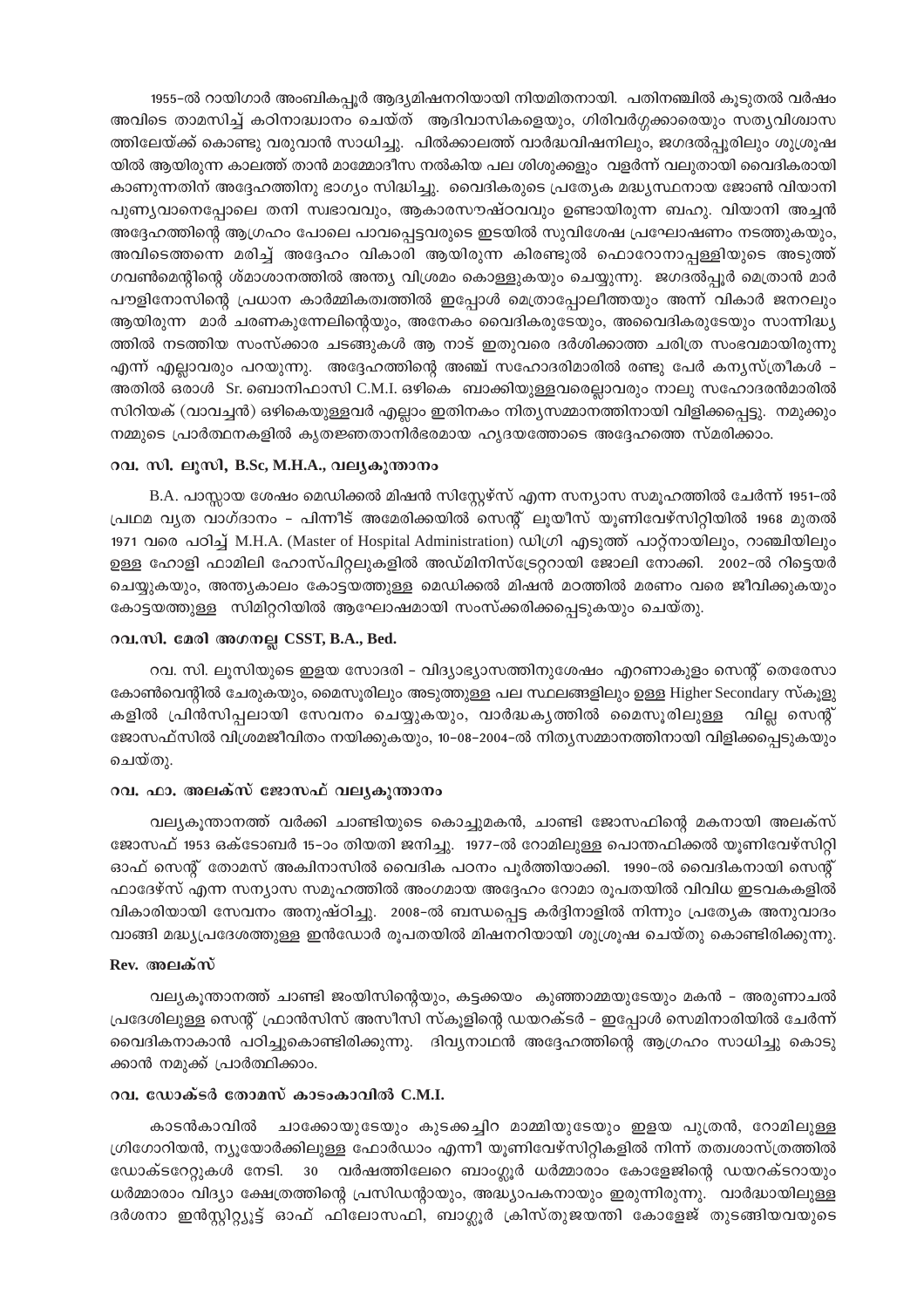ആരംഭകനുമാണ്. ഡോക്ടറേറ്റിനുള്ള രണ്ട് പ്രബന്ധങ്ങൾ കൂടാതെ ഇംഗ്ലീഷിലും, മലയാളത്തിലുമായി ഒരു ഡസനിലേറെ ആദ്ധ്യാത്മിക, ശാസ്ത്ര സംബന്ധമായ പുസ്തകങ്ങളും, അനേകം ഗവേഷണ ലേഖനങ്ങളും പ്രസിദ്ധപ്പെടുത്തിയിട്ടുണ്ട്. കഴിഞ്ഞ 6–7 വർഷമായി ഞാവള്ളിൽ കുടുംബയോഗത്തിന്റെ തെരഞ്ഞെടുക്കപ്പെട്ട രക്ഷാധികാരിയാണ്. ഞാവള്ളിൽ കൂടുംബചരിത്രത്തിന്റെ നിർമ്മാണത്തിന് കാര്യക്ഷമമായ നേതൃത്വം നൽകിയ അച്ചൻ ഞാവള്ളിൽ കുടുംബയോഗക്കാരുടെ കണ്ണിലുണ്ണിയാണെന്നു പറഞ്ഞാൽ അത് ഒട്ടും അതിശയോക്തിപരമല്ലെന്ന് പറയട്ടെ. അച്ചന്റെ പൗരോഹിത്യ സുവർണ്ണജൂബിലി ഈ മാസം 18-ാം തീയതി പാലാ ആശ്രമത്തിൽ ആഘോഷിച്ചു.

### റവ. സി. അർപ്പിത

വല്യകൂന്താനത്ത് ധേബാർ എന്ന മാതൃകാ കർഷകന്റെ സഹോദരി അർപ്പിത, സിസ്റ്റേഴ്സ് ഓഫ് ചാരിറ്റി S.C.C.G. എന്ന സന്യാസ സമൂഹത്തിൽ അംഗമാണ്. ടൈനി എന്ന ഓമനപേരിൽ അറിയപെടുന്ന അവർ ഷില്ലോംഗിൽ പ്ലസ്ടു സ്കൂളിന്റെ പ്രിൻസിപ്പലാണ്. ധാരാളം ഉയരങ്ങളിൽ എത്തി നാടിനും, വീടിനും അഭിമാനമായി സർവ്വോപരി ദൈവതിരുമുമ്പിൽ വിലപ്പെട്ടവളായി തീരട്ടെ എന്ന് നമുക്ക് പ്രാർത്ഥിക്കാം.

#### റവ, സി. ബീനാ ജോർജ്ജ്

പനമറ്റത്തിൽ വർക്കിയുടേയും, പാലാ കട്ടക്കയം ത്രേസ്യായുടേയും മകൾ – ഉർസുലിൽ കോൺവെന്റ് മരിയാപുരം ഹോസ്പിറ്റൽ ശാസ്ത്രിനഗർ, കോൺപൂർ (U.P.) തുടങ്ങിയ സ്ഥലങ്ങളിൽ ശുശ്രുഷ ചെയ്യുന്നു.

### റവ. സി. സാരൂപ്യ (അന്നമ്മ)

ആന്ധ്രാ പ്രദേശ് മിഷനിൽ ജോലി ചെയ്യുന്നു. പനമറ്റം കുടുംബാംഗം.

#### കോട്ടവാതുക്കൽ - പനമറ്റം ശാഖ

#### റവ. സി. മേരിക്കുട്ടി (മേരി) കോട്ടവാതുക്കൽ

അഡ്വക്കേറ്റ് കെ. സി. ചാണ്ടിയുടേയും, വയലിൽ കളപ്പുര അച്ചാമ്മയുടേയും മകൾ – സെന്റ് തെരേസ് കോളേജിൽ (EKM) പഠിച്ച് B.A. യും M.A. യും പാസ്സായ ശേഷം Daughters of the heart of Mary എന്ന സന്യാസ സഭയിൽ ചേർന്ന് 1977-ൽ പാരീസിൽ (ഫ്രാൻസ്) നിത്യവ്രതം അനുഷ്ഠിച്ചു. എറണാകുളം, മുംബൈ, വഡോദര, പാരീസ്, ഡൽഹി, വട്ടമൺ ഈ സ്ഥലങ്ങളിൽ ജോലി ചെയ്തിട്ടുണ്ട്. ഇപ്പോൾ അഹമ്മദാബാദിലും ഇന്ത്യയിൽ ഇതര സ്ഥലങ്ങളിലും നല്ല വിശ്വാസ ചൈതന്യത്തോടെ ശുശ്രൂഷയിൽ വ്യാപൃതയാണ്. ദൈവം ഏലിക്കുട്ടിയുടെ പരിശ്രമങ്ങൾ ഫലമണിയുവാൻ അനുഗ്രഹിക്കട്ടെ.

#### VII വിലങ്ങുപാറ ശാഖ

#### റവ. സി. ജയിൻ ഫ്രാൻസീസ് (ഏലിക്കുട്ടി)

വിലങ്ങുപാറ ശാഖയിലെ ആദ്യത്തെ കന്യാസ്ത്രീ -1950- ൽ രാമപുരത്ത് C.M.C. സഭയിൽ സന്യസ്ത യായി. 2002-ൽ രാമപുരത്ത് നടത്തിയ സുവർണ്ണ ജൂബിലിയിൽ ഒരിക്കലും "No" പറയാത്ത കന്യാസ്ത്രീ എന്ന് അനുമോദനം പറഞ്ഞ് വൈദികരും, അവൈദികരും ഒരുപോലെ പ്രശംസിച്ചു. ഉജൈജൻ, ജഗദൽപൂർ, ആന്ധ്രാ, ഏലൂർ എന്നീ മിഷൻ കേന്ദ്രങ്ങളിൽ സേവനം ചെയ്തിട്ടുണ്ട്. ഏലിക്കുട്ടി എന്ന ഓമനപ്പേരിൽ അറിയപ്പെടുന്നു സിസ്റ്റർ എന്റെ സഹപാഠിയാണ്. വിലങ്ങുപാറ മാത്യു, മുണ്ടാങ്കൽ അന്ന എന്നിവരുടെ മകളായ ഏലിക്കുട്ടിയുമായി ഈ വാർദ്ധകൃത്തിലും രക്തബന്ധത്തിൽ അധിഷ്ഠിതമായ സ്നേഹബന്ധം പുലർത്തി വളരെ അടുപ്പത്തിൽ കഴിയുന്നു.

വിലങ്ങുപാറ ശാഖയുടെ ഉപശാഖയായ ഞെഴുകും കാട്ടിൽ ഔതയുടെ ഇളയ മകൾ അച്ചാമ്മ സി. ആൽസലം എന്ന പേര് സ്വീകരിച്ച് M.P. യിൽ മണ്ഡല എന്ന സ്ഥലത്ത് നിർമ്മല എന്ന കോൺവെന്റിൽ ചേർന്ന് ശുശ്രൂഷ ചെയ്തു കൊണ്ടിരിക്കുന്നു.

റവ. ഡോക്ടർ മാത്യു (കുഞ്ഞുമോൻ) ഞെഴുകും കാട്ടിൽ കുര്യന്റെയും, തീക്കുഴി വയലിൽ (പനമറ്റത്തിൽ) മറിയക്കുട്ടിയുടേയും മകൻ റോമിൽ പഠിച്ച് വൈദികനായി ഇപ്പോൾ ഹോളണ്ടിൽ ശുശ്രുഷ ചെയ്യുന്നു. കുടുംബയോഗത്തിന്റെ ഉദ്ഘാടന ചടങ്ങിൽ അദ്ദേഹം സംബന്ധിച്ചിരുന്നു.

Rev. Sr. ലിയോബ (തങ്കമ്മ) പനമറ്റംപറമ്പിൽ I.B.M.V. സഭയിൽ ചേർന്ന് അലഹബാദ്, പാറ്ന, കാൺപൂർ, ബോംബെ തുടങ്ങിയ സ്ഥലങ്ങളിൽ അദ്ധ്യാപികയായി സേവനം ചെയ്തിട്ടുണ്ട്.